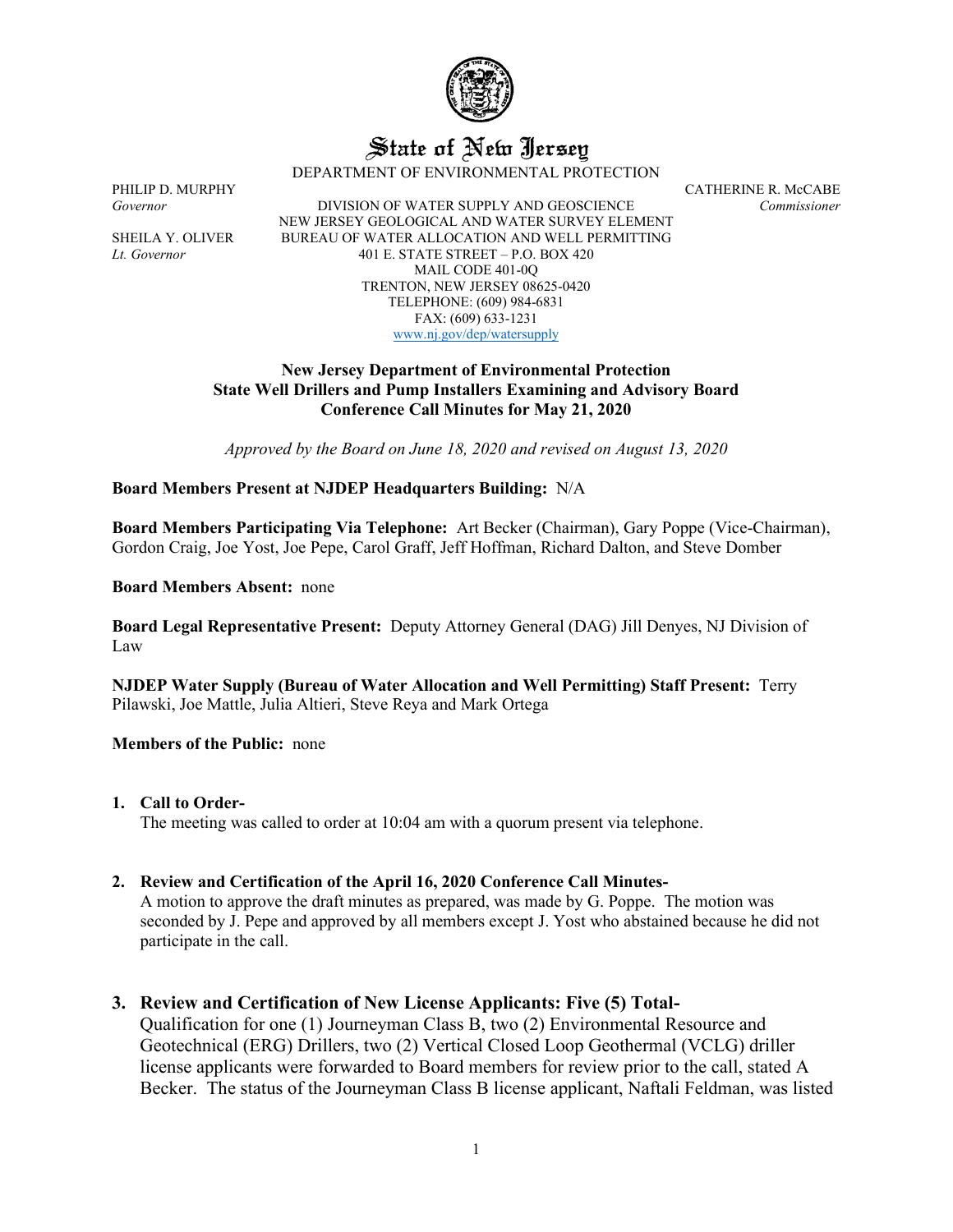on the summary table provided as "Pending Board Review" by the Bureau. He is a licensed driller in NY and is the owner of his drilling company. At the time of the drilling of two (2) of the wells listed as drilling experience, however, he was not licensed to drill wells and employed a licensed driller. According to the letter provided by Mr. Feldman this individual was unable to sign his reference questionnaire due to medical issues.

# **Following review of Mr. Feldman's application and supporting information, a motion to approve him for a Journeyman Class B license was made by R. Dalton, seconded by C. Graff and passed unanimously.**

The remaining four (4) listed applicants were found to meet the experience requirements prescribed in the rule (N.J.A.C. 7:9D) and the applications were deemed administratively complete by Bureau of Water Allocation and Well Permitting Staff.

# **A motion to approve two (2) ERG license applicants and two (2) VCLG licenses was made by G. Poppe, seconded by J. Yost and passed unanimously. Those approved for licensure are as follows:**

| <b>License Type</b>                                                             | <b>Applicant Name</b>   Employer |                            |
|---------------------------------------------------------------------------------|----------------------------------|----------------------------|
| Environmental Resource & Geotechnical Albert L. Root IV Von Nieda Environmental |                                  |                            |
| Environmental Resource & Geotechnical                                           | - Joshua Miller                  | Arcadis                    |
| Vertical Closed Loop Geothermal                                                 | Jay Corron                       | Chesapeake Geosystems Inc. |
| Vertical Closed Loop Geothermal                                                 | <b>Edward Gross</b>              | Chesapeake Geosystems Inc. |

# **4. New Continuing Education Course Provider Applications - National Ground Water Association (NGWA)-**

A. Becker noted that documentation for two (2) sets of webinars that NGWA has been/will be offering throughout May was submitted for Board consideration of continuing education points (CEPs) for NJ license holders. The application packets comprise seven (7) webinars in one and six (6) in the other (13 total) since the registration format for each group of webinars is different. The applications for all listed courses were found to be administratively complete following the Bureau's review.

Board members agreed that the vast majority of NGWA webinars were clearly related to the drilling and pump industry of New Jersey and should be approved. S. Domber noted that he reviewed the course content for the Conjunctive Water Management in Oregon, which is contained in the May 2020 Groundwater Webinar Package proposed for a total of seven (7) CEPs. He stated that both the regulatory and geologic conditions concerning water management in Oregon, while potentially interesting, are not equivalent to those in NJ so the topic is not relevant to drillers and pump installers operating in NJ. He indicated that it would set a bad precedent if the Board were to approve courses not relevant to NJ license holders. J. Hoffman and C. Graff agreed with his comments.

## **After additional discussion, J. Yost motioned that the listed NGWA courses, except for the Conjunctive Water Management in Oregon webinar, be approved for CEP credit.**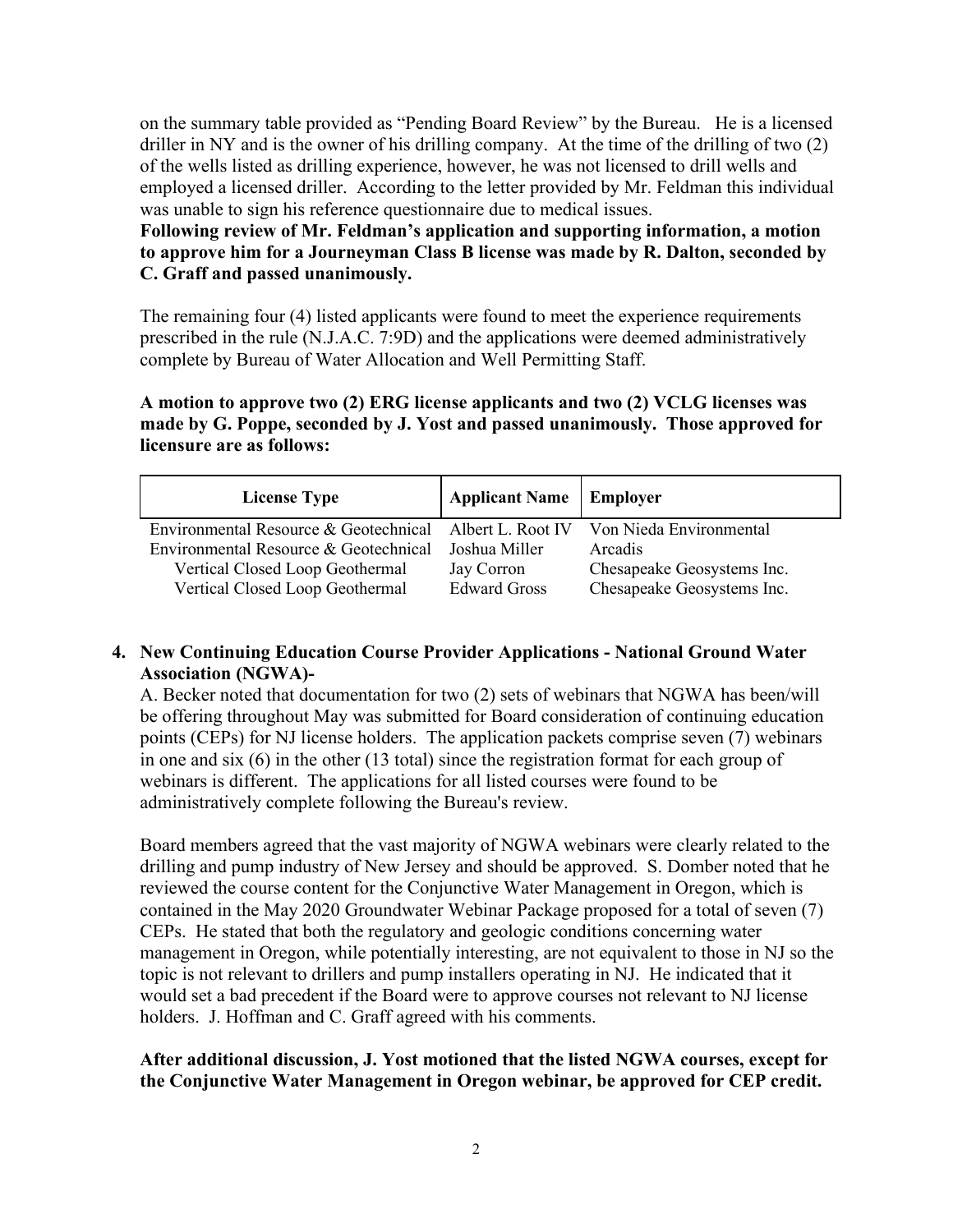**The motion was seconded by G. Poppe and passed unanimously. The thirteen (13) approved courses and the classification of points awarded are as follows:[1](#page-2-0)**

| <b>Course Name</b>                                    | <b>Presented</b><br>By | <b>Technical</b><br><b>Points</b> |
|-------------------------------------------------------|------------------------|-----------------------------------|
| Hydrogeology and Aquifers<br>Webinar                  | <b>NGWA</b>            |                                   |
| Operational Stages of a Well                          | <b>NGWA</b>            |                                   |
| <b>Well Design Basics</b>                             | <b>NGWA</b>            |                                   |
| Water Well Video Logging                              | <b>NGWA</b>            |                                   |
| <b>Well Disinfection</b>                              | <b>NGWA</b>            |                                   |
| Borehole Logging                                      | <b>NGWA</b>            |                                   |
| Chemicals and Techniques Used for<br>Well Development | <b>NGWA</b>            |                                   |
| May 2020 Groundwater Webinar<br>Package               | <b>NGWA</b>            | Up to $6$                         |

# **5. Follow-up Review of CEPs Submitted by License Holders-**

Glenn Endreson- Board members were reminded that during the April conference call meeting, a letter submitted by Mr. Endreson and documentation of a 2018 Florida Ground Water Association Annual Convention and Trade-show he attended was reviewed by the Board for consideration of CEPs to be awarded towards his Master license for renewal. At that time, he was unable to provide an agenda or a detailed description of the course content. The Board, therefore, tabled evaluating his request for CEPs until such time as he provides these items. His original letter and certificate along with the previously omitted items that have since been provided to the Bureau were forwarded to the Board prior to today's call.

# **G. Craig made a motion that based on the additional course description information he supplied; he be approved for the requested CEPs because the content is related to drilling/pump installation. The motion was seconded by R. Dalton and passed unanimously.**

The Bureau will contact Mr. Endreson and reactivate his renewal bill as he is now eligible for renewal.

Glen Carleton- S. Reya gave a brief update on a licensee whose CEPs were also pending further review. During the Board's review of his courses in April it was not clear whether Mr. Carleton, who is a USGS employee, took courses that were equivalent to previously approved OSHA HAZWOPER 8-hour refresher course so the Board tabled further evaluation until the Bureau could obtain further information. Mr. Carleton has since submitted

<span id="page-2-0"></span><sup>&</sup>lt;sup>1</sup> This motion was revised on August 13, 2020 when the Department discovered that the incorrect amount of points were awarded to NGWA for the May 2020 Groundwater Webinar package.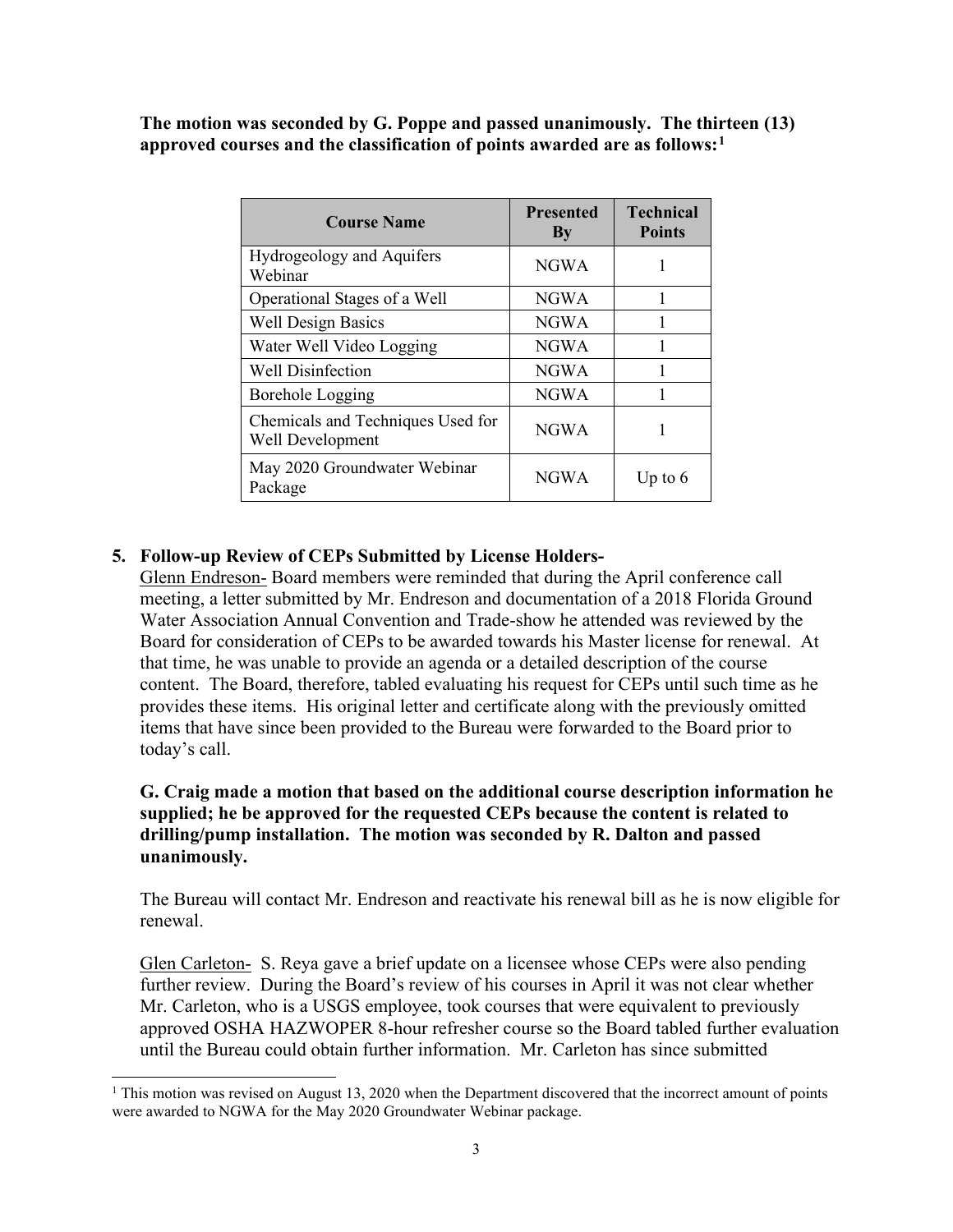documentation to the Bureau that indicates that the USGS online training modules for which he provided verification of completion are consistent with and equivalent to the OSHA HAZWOPER refresher course and was taken pursuant to CFR 1919.120. Points have since been credited towards his license and the renewal bill information has been forwarded to him to allow for online submittal of his renewal payment. No action was needed from the Board on this matter.

# **6. Continuing Education Waiver Requests-**

Two individuals who failed to obtain the seven (7) required CEPs by March 31, 2020 have submitted letters to the Board for consideration of CEPs obtained after the deadline. These licensees were notified via letter from the Bureau that they were ineligible to renew and would not be receiving renewal invoices. Both individuals, Paul Williams and David Nelson, have since obtained enough CEPs and have submitted requests for the Board's consideration of accepting the CEPs that were obtained after the deadline prescribed by N.J.A.C. 7:9D- $1.9(f)$ .

Board members and DAG, Jill Denyes, discussed the requirements specified in the rule and role of the Board to evaluate such requests and potentially accept credits obtained after the deadline. Additionally, A. Becker asked for clarification from DAG Denyes regarding potentially setting a precedent for others coming forward to renew their licenses when they may have knowingly and willfully failed to meet the regulatory deadline. She noted that any decision by the Board to accept credits based on the documentation submitted for review could be viewed that way so the Board will have to evaluate each request on a case by case basis and be consistent when evaluating if the requests are justified and licensees are deemed eligible for renewal. DAG Denyes further noted that the only options in the current rule for those who missed the deadline are to re-test and pass all exams required for licensure or to file a waiver request for consideration by the Board. Following this discussion the Board evaluated two (2) requests filed by license holders that late CEPs be accepted.

Paul Williams- S. Reya explained that Mr. Williams, a Journeyman driller, obtained four (4) CEPs prior to the deadline, however, the remaining credits were obtained online after the deadline. Mr. Williams provided a letter to the Board explaining the reasons he did not obtain all of the required CEPs in time and requested that the Board accept his "late" credits and allow him to renew his license.

**In consideration of the extenuating circumstances detailed in Mr. Williams' letter, G. Poppe motioned that the three (3) points obtained after the deadline prescribed in N.J.A.C. 7:9D be accepted. Further, the motion stipulated it is recommended that Department include language in follow up correspondence with Mr. Williams that his credits are being accepted during this first CEP cycle due to the reasons detailed in his letter, however, the Board does not wish to see him fail to meet the CEP requirement at the end of the 2023 cycle or any subsequent cycles. The motion was seconded G. Craig and passed unanimously.**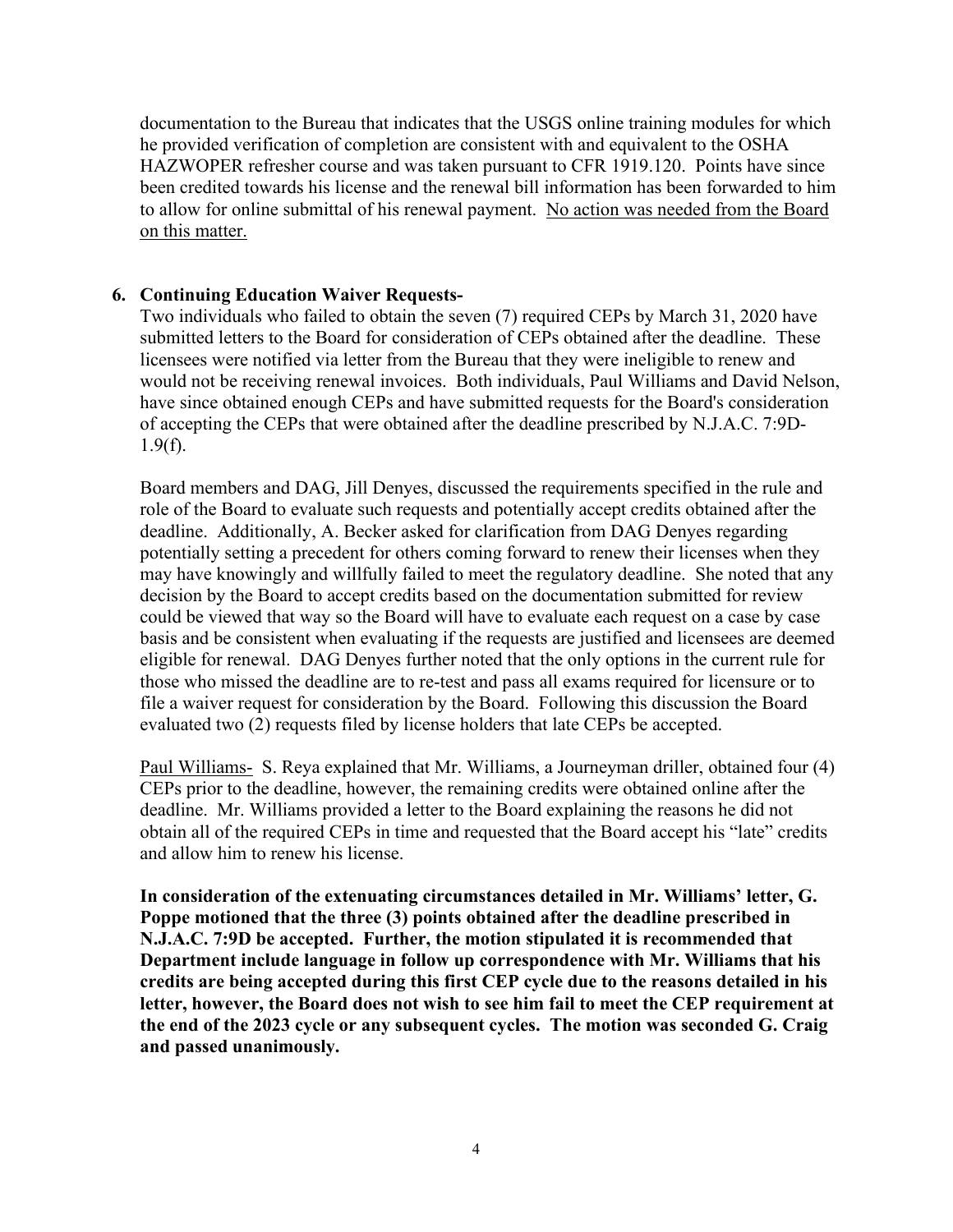David Nelson- Mr. Nelson also submitted a letter to the Board in which he requested that the Board accept his credits that were obtained after the March 31<sup>st</sup> CEP deadline and allow him to renew his Pump Installers license. Mr. Nelson noted that after he received a letter from the Bureau stating that he was ineligible for license renewal due to the failure to obtain the required seven (7) CEPs, he immediately signed up and took online courses to obtain all outstanding CEPs. Board members discussed Mr. Nelson's letter and R. Dalton noted that in addition to what is noted in the letter there is a worldwide health pandemic that is adversely affecting everyone in various ways and suggested that since Mr. Nelson went out and rectified his late credits upon receipt of the letter from the Department the Board should accept his credits and allow him to renew his Pump Installers license.

**G. Craig made a motion to accept David Nelson's CEP points for eligibility of license renewal and that the Department allow him to renew his license while including similar language to the motion just passed for Mr. Williams, as the Board does not wish to see this become a repeat occurrence with Mr. Nelson. The motion was seconded by J. Yost and passed unanimously.**

**7. Licensees Who Failed to Obtain CEPs and Intend to Retest to Maintain Licensure-**M. Ortega and S. Reya explained that some individuals who received letters of non-renewal eligibility called and indicated that they would re-take the exams necessary for licensure. Unfortunately, however, due to COVID-19, PSI test centers remain closed. Bureau staff has been in contact with NGWA staff and routinely checks PSI's website for updates on anticipated reopening dates. Staff noted that these delays may impact licensees and there could be potential waiver requests filed pursuant to N.J.A.C. 7:9D-1.9(f)4 because if test centers remain closed there will be a delay in when those who plan to retest are able to do so. If they cannot pass the required exams and submit their applications to the Bureau and Board for review it will result in loss of license on July 1, 2020. Board members and DAG Denyes discussed the rules and stated that any requests will be evaluated upon submittal to the Board. M. Ortega and S. Reya confirmed they have not received any further information or requests for consideration by the Board at this time.

## **8. CEP Completion Percentage Status and Driller/Pump Installer Renewal Processing Update (M. Ortega/S. Reya)-**

M. Ortega noted that some additional continuing education point completion records have continued to be submitted for points obtained prior to the deadline. Bills for these individuals, which were closed due them being eligible for renewal are being reopened upon verification of successful course completion. Approximately 73% of all licensees are eligible for renewal due to either satisfying the CEP requirements of being newly licensed and exempt from the requirement at this renewal cycle.

## **9. Geothermal Wellfield Projects: Woodbury recommissioning and Princeton University Wellfield Progress (S. Reya)-**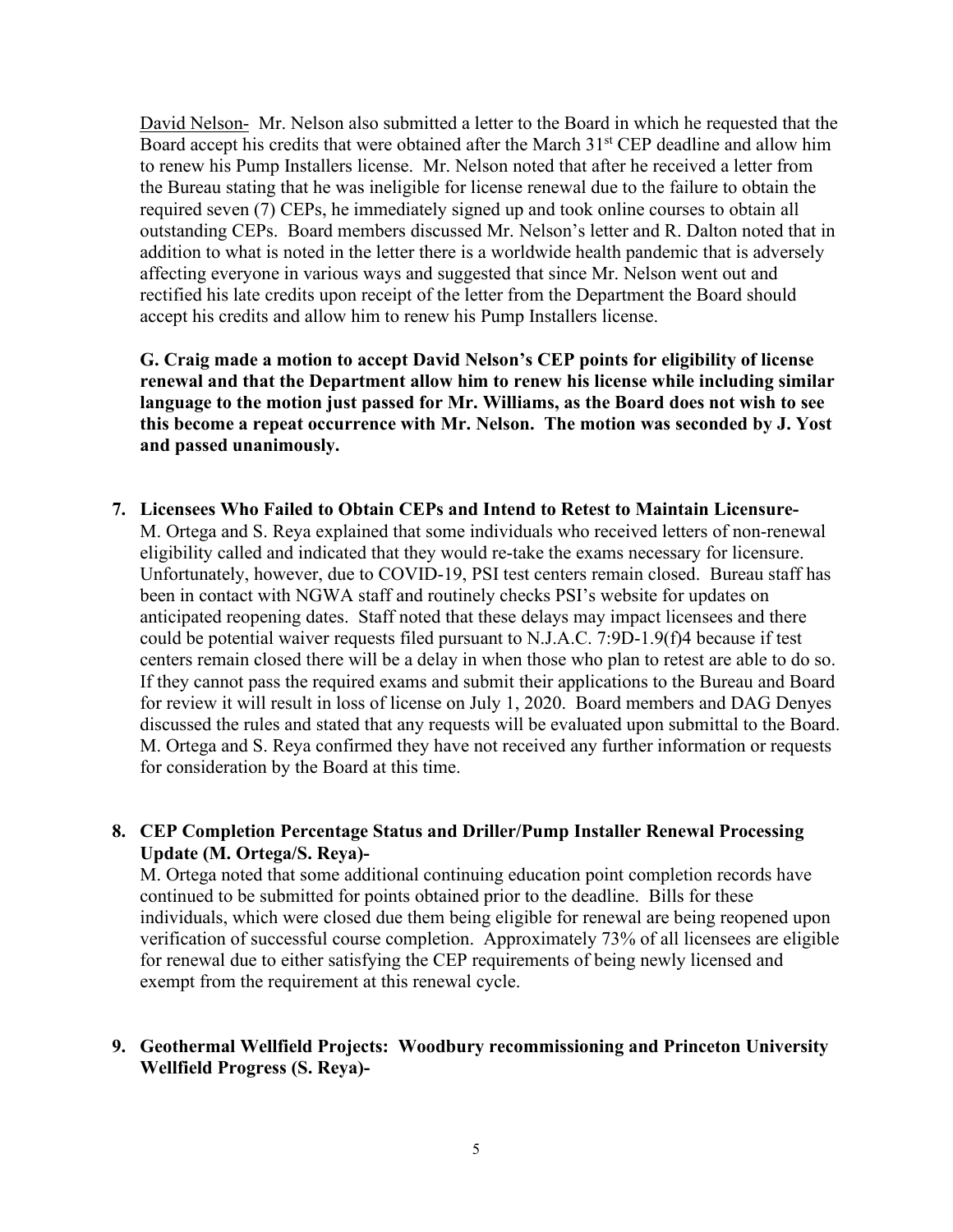S. Reya provided a brief update on two (2) large geothermal projects currently under way, both of which have been discussed in detail at prior meetings. He indicated that the recommissioning of improperly constructed closed loop geothermal wells in Woodbury by overdrilling the wells with a sonic rig was progressing well. Progress thus far has been slowed by significant site excavation needs and some downtime due to a drill rig repair though he mentioned the project was approximately 25% complete at this point. He also indicated Department staff is pleased with the work because, the driller has been successful in following the approved compliance plan to overdrill the wells to the total original depth and remove the geothermal loops for all wells.

With regard to the Princeton University geothermal project, he noted that the Bureau has continued to receive weekly updates from the International Ground Source Heat Pump Association (IGSHPA) certified third party inspector and that he also recently inspected the drilling operations. Currently two (2) drilling contractors are onsite drilling 850 ft. deep closed loop wells. One driller is drilling with mud rotary and polycrystalline diamond compact (PDC) bits and the other is utilizing the air rotary/down hole hammer drilling method. There have been some problems involving geothermal loop damage of a well due to interconnection of adjacent wells downhole and difficulties with installation of the tremie pipe and loop to total depth on some bores. The Bureau continues to monitor the drilling activities and is routinely in contact with the drilling contractors, the University, the certified inspector and the construction management contractor to ensure regulatory compliance.

## **10. Revisions to N.J.A.C. 7:9D (T. Pilawski)-**

T. Pilawski said staff from the Office of Legal affairs completed their review of the document and the it must now be approved by the Water Resources Assistant Commissioner's Office as well as the DEP Commissioner's office before the rule proposal may be published in the NJ register. She also noted that once published, the public comment period may extend longer than usual due to COVID-19, which has been the case with rule proposals put out during the pandemic. This would extend the time before the rule would become operative.

#### **11. Board Member Vacancy Posting and Re-appointments-**

As has been noted at previous meetings, C Graff has indicated that she wishes to continue on the Board until the next three-year appointment is made for her position at which point, she does not want to be reappointed for another term. The anticipated vacancy was posted on the Division's website to solicit resumes and letters of interest from qualified individuals. S. Reya noted that the closing date was May  $15<sup>th</sup>$  so the Bureau will be working on reappointments shortly. He asked that any Board members who did not provide him with an updated resume last summer do so now. He will again email the most recent resume on file to those members and asked that they send him an updated version as soon as possible.

## **12. Chair/Vice Chair Elections-**

Chairman A. Becker reminded members that Board Chair and Vice Chair elections are to be conducted at the May meeting each year. He said he enjoys his role as Board Chairman and is